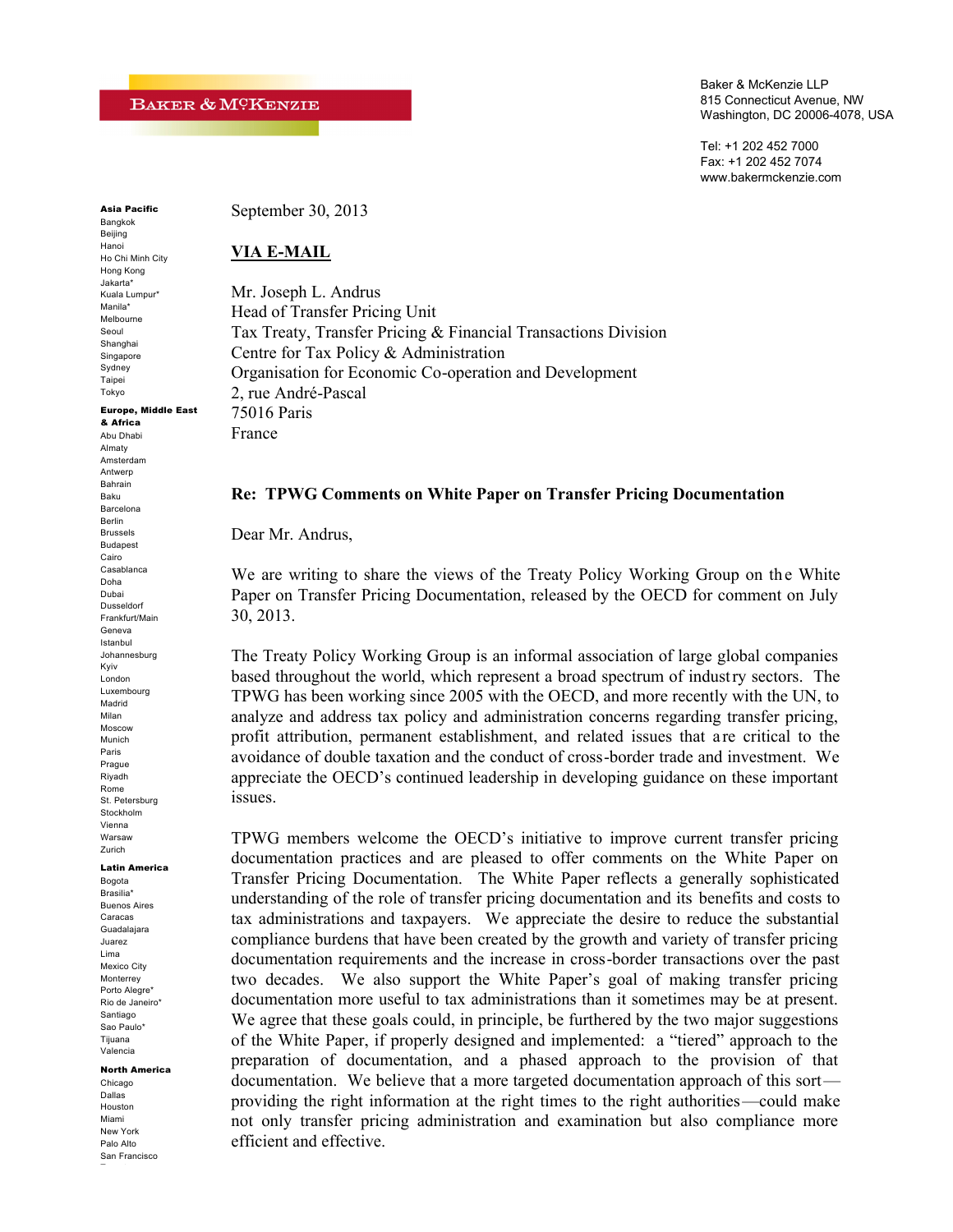### **General Comments**

#### *Tiered Approach*

The concept of a tiered approach that distinguishes information of general relevance to all jurisdictions in which a group operates from information that is relevant to a particular jurisdiction seems appropriate in concept. Ensuring the relevance of the information provided to each jurisdiction should improve the utility of transfer pricing documentation and reduce the tax administration resources required to analyze it.

#### *Phased Approach*

We also agree with the suggestion that any initial documentation requirement should be kept at a high level and used only to address risk assessment needs. Companies would still need to perform relevant contemporaneous analyses to ensure that their transfer pricing is at arm's length, but a phased approach would eliminate the needless additional burden now imposed routinely in many countries on taxpayers not selected for transfer pricing examinations. We believe that the application of expansive documentation requirements merely to encourage well-considered transfer pricing positions is now outmoded and unnecessary, with companies ranking transfer pricing as their top international tax concern and with other adequate complianc**e** incentives. Information not relevant to the initial risk assessment can be requested in a later phase on an as-needed basis, if and when the company is selected for an examination to which additional information is relevant.

### *Coordination of Tiered and Phased Approaches*

Ideally, the first phase of documentation would correspond to the general tier, to minimize administration and compliance burdens. However, it is important to ensure both (1) that information requested for the first phase be narrowly targeted for transfer pricing risk assessment purposes, and (2) that the general documentation information be relevant to all jurisdictions to which it is provided. Unfortunately, as discussed below, the general "masterfile" information presently proposed by the White Paper is not wellsuited to either of these purposes.

It should also be made clear that high-level risk assessment information cannot substitute for the additional information needed to perform a full transfer pricing analysis. This is important to ensure that the initial risk assessment information is not relied upon as the basis for proposed transfer pricing adjustments.

### *Basis for Reporting*

We fully agree as well with the White Paper's pragmatic suggestion that multinational enterprise g roups should be permitted to prepare and provide documentation on either an entity basis or a line -of-business basis. As the White Paper recognizes, such groups may manage and account for their operations on either basis. Any requirement to produce figures on a basis not already captured by the company would create very substantial new compliance burdens, with lengthy systems reprogramming delays in many cases.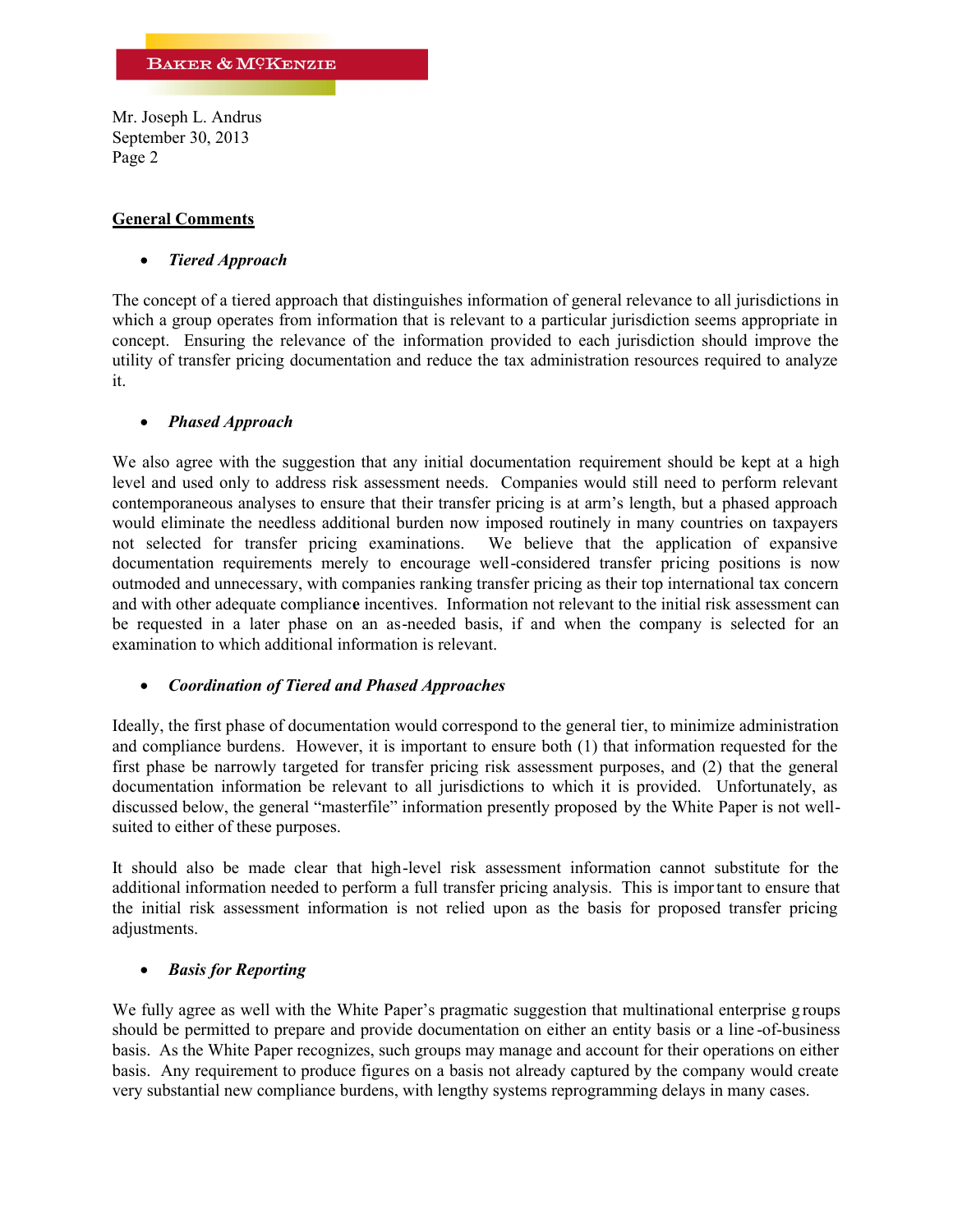# **Specific Comments**

While its general direction on many points seems very helpful, the White Pa per does not fully address some issues. We offer our recommendations on some key remaining concerns below, followed by specific comments on the masterfile / local file proposal.

# *Burden Reduction*

We appreciate the White Paper's recognition of the importance of reducing the compliance burdens and costs currently imposed by the multiplicity of transfer pricing documentation requirements. However, we are concerned that some of the proposals included in the White Paper would have the opposite effect. We see three main concerns:

First, while the White Paper appropriately acknowledges the need for materiality thresholds to reduce burden, it does not propose such thresholds or provide a methodology for establishing them. While we appreciate that this may not be an easy task, we urge the OECD to develop specific guidelines on this point so that its work on documentation does not result in increased burden.

Second, as discussed below, while the information contemplated in Table 2 of the White Paper for the local files to be provided to particular jurisdictions generally seems reasonable, the masterfile information contemplated in Table 1 requests much additional information that is not currently provided in transfer pricing documentation or even generally maintained by companies. As currently proposed, these requirements would create, not reduce, burdens.

Finally, the White Paper does not recommend a mechanism for achieving consistency among the domestic law provisions that currently establish transfer pricing documentation requirements. As the White Paper itself notes, more "streamlined" country requirements are the benefit offered to business in the 'balanced trade-off" that it proposes. We appreciate that the OECD has not historically spoken on most domestic law provisions, but we submit that it will need to take creative and proactive steps to coordinate and impose limits on domestic transfer pricing documentation requirements if the work in this area is to produce burden reductions instead of significant increases in burden. Fortunately, this seems perhaps more feasible than it has in the past, given the BEPS Action Plan's focus on many domestic law issues and the coordination efforts on transfer pricing documentation already underway within the EU. However, if the OECD is serious about these efforts, it will need to press for, and provide effective incentives for the adoption of, mandatory measures such as international agreements or provisions in the multilateral instrument contemplated by the BEPS Action Plan. Such action could, for example, be encouraged by tying it explicitly to the provision of information under the new country -by-country reporting requirements, as implied by Action 13 of the Action Plan.

# *Confidentiality*

Much of the information proposed for inclusion in documentation, particularly the proposed new masterfile, divulges very sensitive business strategies or even trade secrets. This includes, for example, the value drivers analysis, the supply chain information, the main markets information, the list of material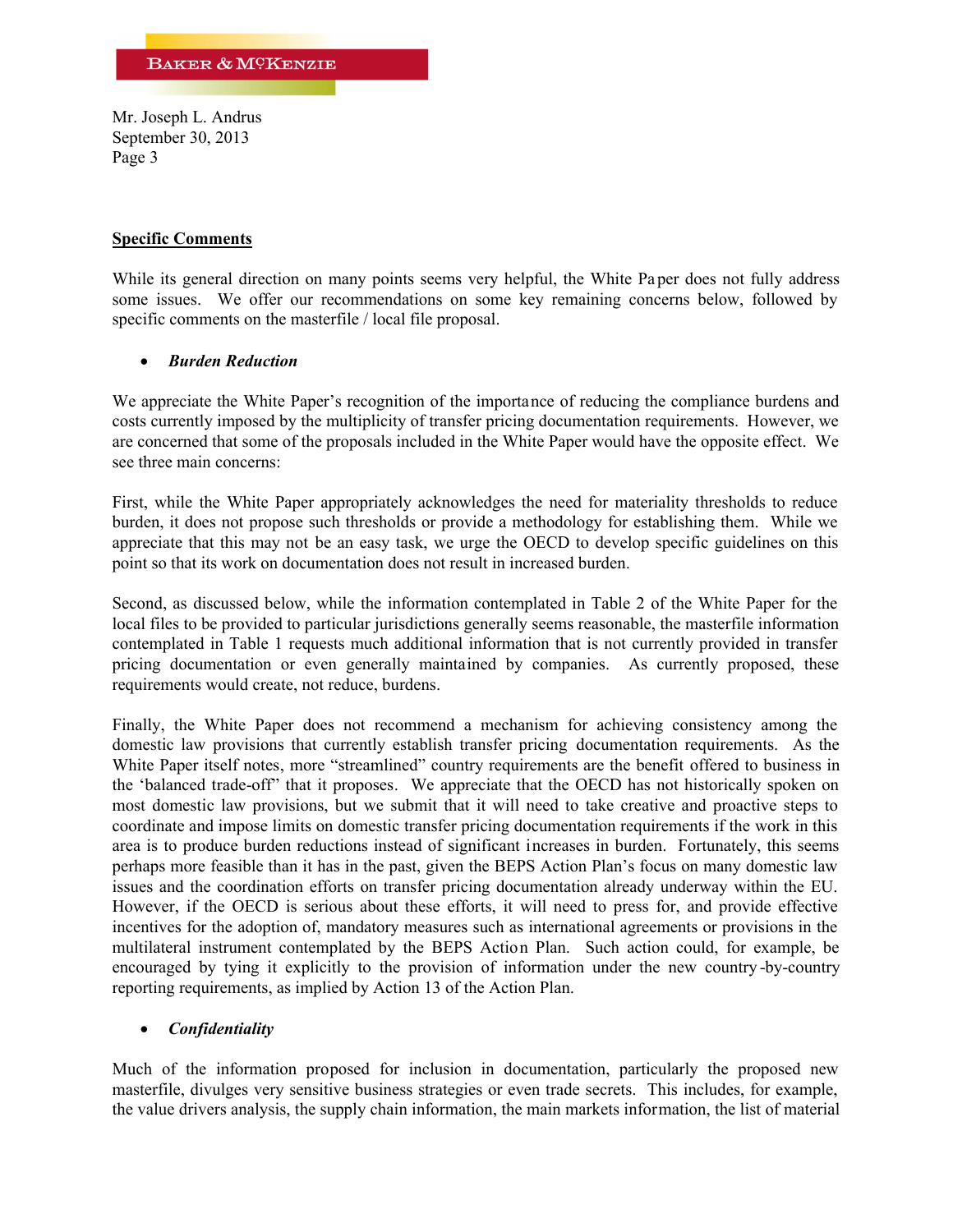intangibles, and the strategy for the development, ownership and exploitation of intangibles, as well as aspects of the functional analysis. The disclosure or misuse of such information could cause serious competitive harm to the business. It is, therefore, critical that any such information provided in transfer pricing documentation be adequately protected from disclosure or use for impermissible purposes.

The White Paper does not address this concern. It is critical, however, that if a masterfile is to be provided directly to all relevant jurisdictions, including jurisdictions with inadequate confidentiality provisions in their domestic laws or exchange of information agreements (if any), the use and disclosure of that information will need to be legally restricted with adequate penalties for noncompliance. Such restrictions must be established in tandem with and as a legally binding precondition for the application of expanded information requirements such as those proposed by the White Paper.

#### *Relevance*

The White Paper proposes the preparation of a new masterfile with "[i]nformation relevant to all countries … assembled one time on an MNE wide basis," which would be provided "to any country requesting documentation." The broad scope of what the White Paper considers "relevant" to all countries and the proposed disclosure of the masterfile to any country requesting it presumably reflect the view expressed in the Paper that all tax administrations need a "big picture" of the global operations of MNE groups for risk assessment purposes and to serve as a starting basis for examinations. This approach goes well beyond the EU approach that inspired the proposal, however, which makes the masterfile available only to the EU "Member States concerned" and may be produced in differing formats for different Member States or exclude group companies where appropriate. Indeed, the White Paper's proposal seems to go further even than the BEPS Action Plan, which contains some similar discussion but contemplates the provision of information only to "all relevant governments."

We support more targeted risk assessments but are concerned that the broad content of the masterfile documentation envisioned by the White Paper would go well beyond what is subject to the taxing rights of the great majority of jurisdictions that receive it. This troubles us because, in our experience, the tax administrations most eager to receive company information on a global basis tend to be those that have the most expansive and unprincipled views of their own taxing rights, notwithstanding domestic laws or treaty provisions to the contrary. For example, we find that requests for global consolidated financial figures are not infrequently followed by assessments asserting the right to tax a considerable percentage, or even all, of the worldwide system profit.

We are particularly concerned that the proposed masterfile approach would inspire competition among multiple jurisdictions to assert new taxing rights over any income they may see as too lightly taxed. Given the current lack of consensus on either the existence or the relative priority of any such rights, we fear that the result of the proposed masterfile approach would be an increase in double or multiple taxation, creating a level of controversy approaching chaos. These concerns are further heightened by the lack of adequate confidentiality safeguards in many jurisdictions.

Part of the difficulty may lie in the fact that the White Paper seems to regar d expanded transfer pricing documentation in part as a vehicle for addressing other policy issues currently under discussion, such as interest deductibility, double non-taxation, and harmful tax practices. We respectfully submit that transfer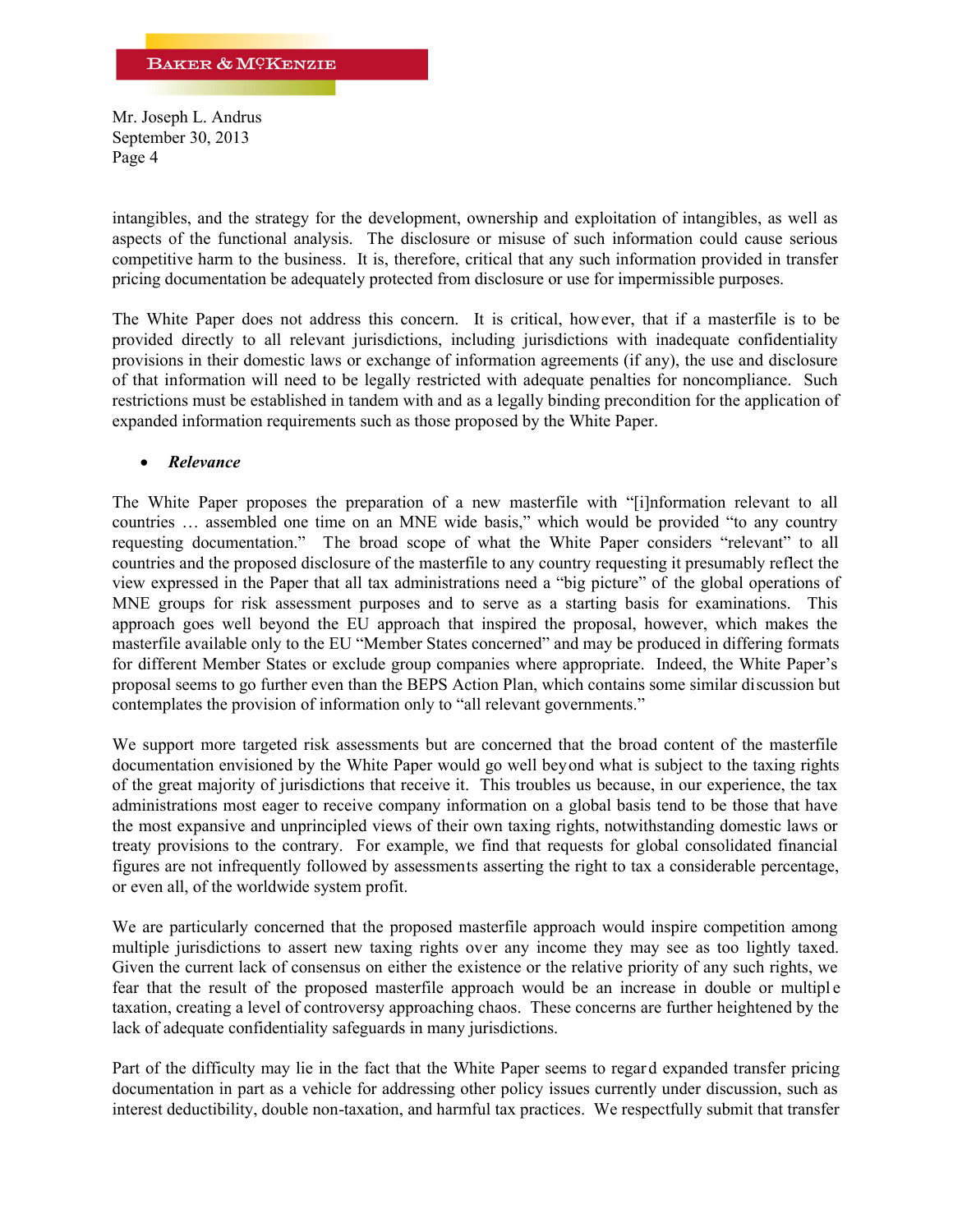pricing documentation will be more effective as such if it continues to focus on issues directly relevant to transfer pricing and allows other issues to be addressed elsewhere. We therefore urge the OECD to take a more considered view of the relevance of the information it proposes for transfer pricing documentation and to eliminate items that do not bear on transfer pricing.

The BEPS Action Plan and the country-by-country reporting recently endorsed by the G20 and the G8 allow room for this distinction. With their focus on the "global allocation of the income, economic activity and taxes paid among countries" (in the BEPS Action Plan) and on profits and taxes paid (in the recent G20 and G8 statements), those initiatives differ in nature and scope from transfer pric ing administration and compliance and should be addressed elsewhere, so as not to preclude improvements to transfer pricing documentation for transfer pricing purposes.

The White Paper itself seems to depart from transfer pricing principles in its disc ussion of income "allocation" among countries and of the geographical location of employees and intangibles and other assets. These factors are relevant to formulary apportionment systems but are largely inconsistent with current OECD transfer pricing guidance. The revamping of transfer pricing documentation in anticipation of such substantial changes seems premature at this time. We, therefore, plan to consider these aspects separately in future comments on the BEPS Action Plan and focus here on the imp rovement of documentation for current transfer pricing documentation purposes.

### *Penalty Protection*

The White Paper does not affirmatively address protection from the transfer pricing documentation related penalties that have, increasingly, been imposed under many domestic law provisions. If a coordinated documentation approach is to succeed, it will need to replace both the current patchwork of domestic law documentation requirements and the accompanying penalty provisions. Clear penalty relief provisions will, therefore, needed to be added to the package.

### *Masterfile / Local File Proposals*

While we believe a masterfile / local file approach may prove promising, many of the above concerns become apparent when the White Paper's specific proposals for these files are considered.

We support the use of local files to ensure that the information provided to a tax administration is relevant to its administration of applicable transfer pricing provisions. In addition to facilitating the preparation and analysis of that information, we believe this more targeted approach would provide businesses with at least some degree of comfort that their often sensitive financial and tax information will not be circulated more widely than is necessary for tax administration purposes.

The list of information suggested in Table 2 for the local file seems to us to be generally well-targeted, assuming that it is focused on transactions in which the jurisdiction to which it is provided has a potential income taxation right. We believe that it would be helpful, however, to clarify the intent of the questions regarding management structure of the local entity and location of "senior executives," the reference to indirect effects on pricing of controlled transactions, and the apparent reconciliation requirement for financial data, as they raise obvious definitional and scope issues. We also believe that it would be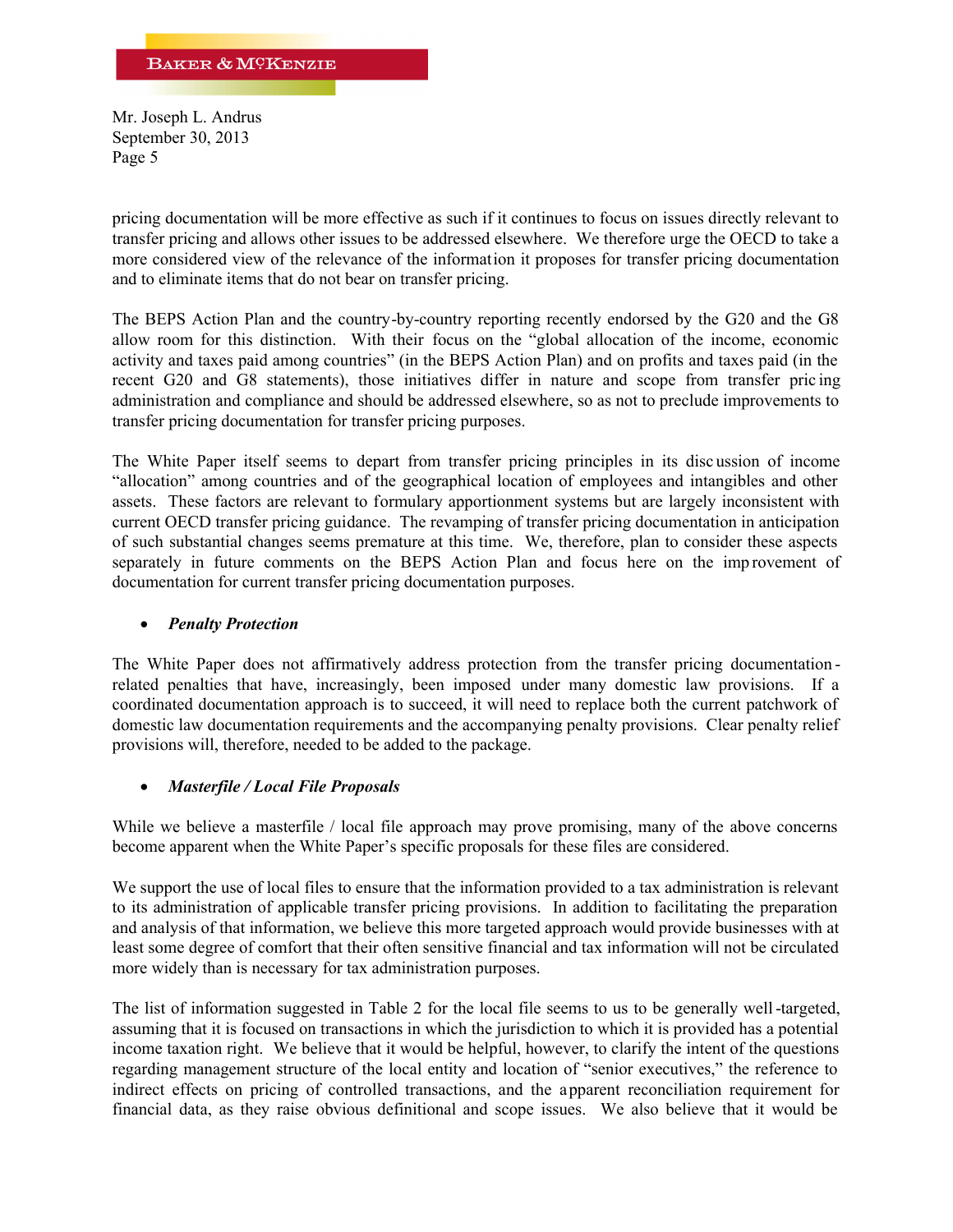appropriate to evaluate carefully the relevance of these items to the transfer pricing analysis, as they contemplate the creation of documentation that is not presently prepared and would thus create new and sometimes significant compliance burdens.

The list of information suggested for inclusion in the masterfile in Table 1 likewise includes a number of items that would seem relevant to all jurisdictions in which a taxpayer operates. However, it also includes much information that would not ordinarily be relevant to more than a few (perhaps only one or two) jurisdictions. In a few instances, Table 1 seems to suggest that relevant information should be provided by line of business, without recognizing that such information is not readily available in groups that maintain their information on a different basis. These include the following information, which is requested for the entire multinational enterprise group except as indicated otherwise:

- Chart illustrating the MNE's legal and ownership structure
- Geographical location of key management personnel
- Supply chain for material products and services (requested for line of business)
- Chart showing important related party service arrangements other than R&D services (requested for line of business)
- A written functional analysis showing the principal contributions to value creation by individual entities within the group (requested for line of business)
- A description of the MNE's strategy for the development, ownership and exploitation of intangibles …
- A list of material intangibles or groups of intangibles of the MNE group and details as to which companies are entitled to returns from relevant intangibles.
- A list of important related party agreements related to intangibles, including cost contribution arrangements, principal research service agreements and important license agreements
- A description of any material transfers of interests in intangibles during the relevant year, including the entities, geographies, and compensation involved
- A description of material intercompany loans and other financial arrangements (e.g. loans, hybrid financial instruments, performance guarantees, financial guarantees and similar transactions) including:
	- − Related parties involved (directly or indirectly) and geographic location
	- Principal amounts involved in the arrangement

Table 1 also requests information that is not relevant to a transfer pricing analysis, at least under OECD principles, for example:

- A list and brief description of the MNE group's applicable unilateral or bilateral/multilateral APAs
- A list and brief description of other relevant tax rulings related to the allocation of income to particular jurisdictions
- A list and brief description of transfer pricing matters pending under treaty MAP proc esses or resolved in MAP during the last two years
- The number of employees in each country in which the MNE group does business